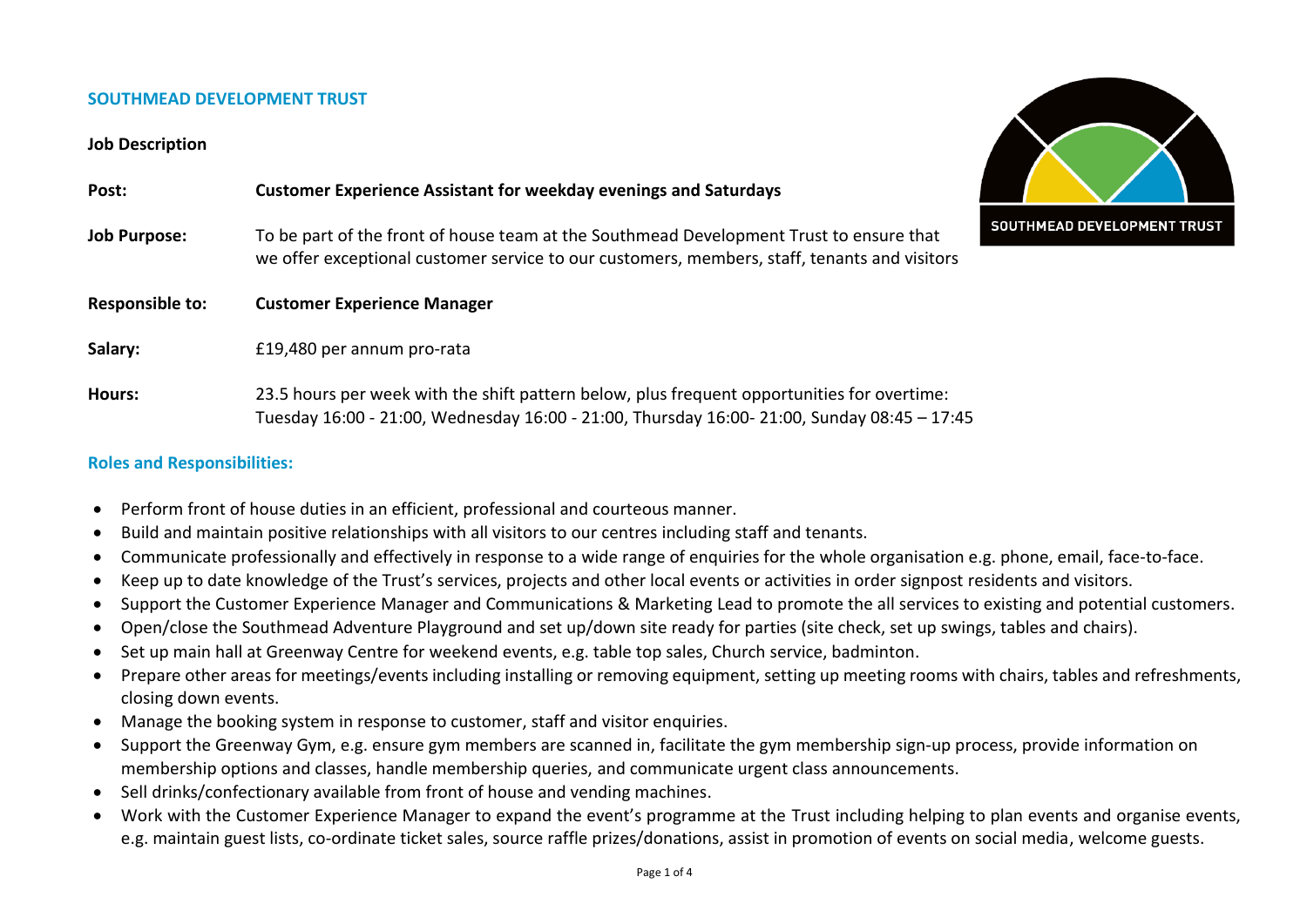- Ensure the reception area, foyer, communal areas and noticeboards are presented to a high standard at all times ensuring all customer facing information is up-to-date and relevant.
- Process all payments via cash register and end of shift cash totalling/consolidation.
- Provide administrative support to the Senior Leadership, Facilities and Communications team including photocopying, mail outs, carrying out stockchecks and collating information.
- Maintain regular consistent and professional attendance, personal appearance, and adherence to health & safety procedures, legislation and/or regulations.
- Unlock, lock up the building as required and be a key-holder.
- Be a fire marshal and lead fire evacuation for the building.
- To comply with all Southmead Development Trust's policies and procedures.
- To undertake other duties as requested by the Trust.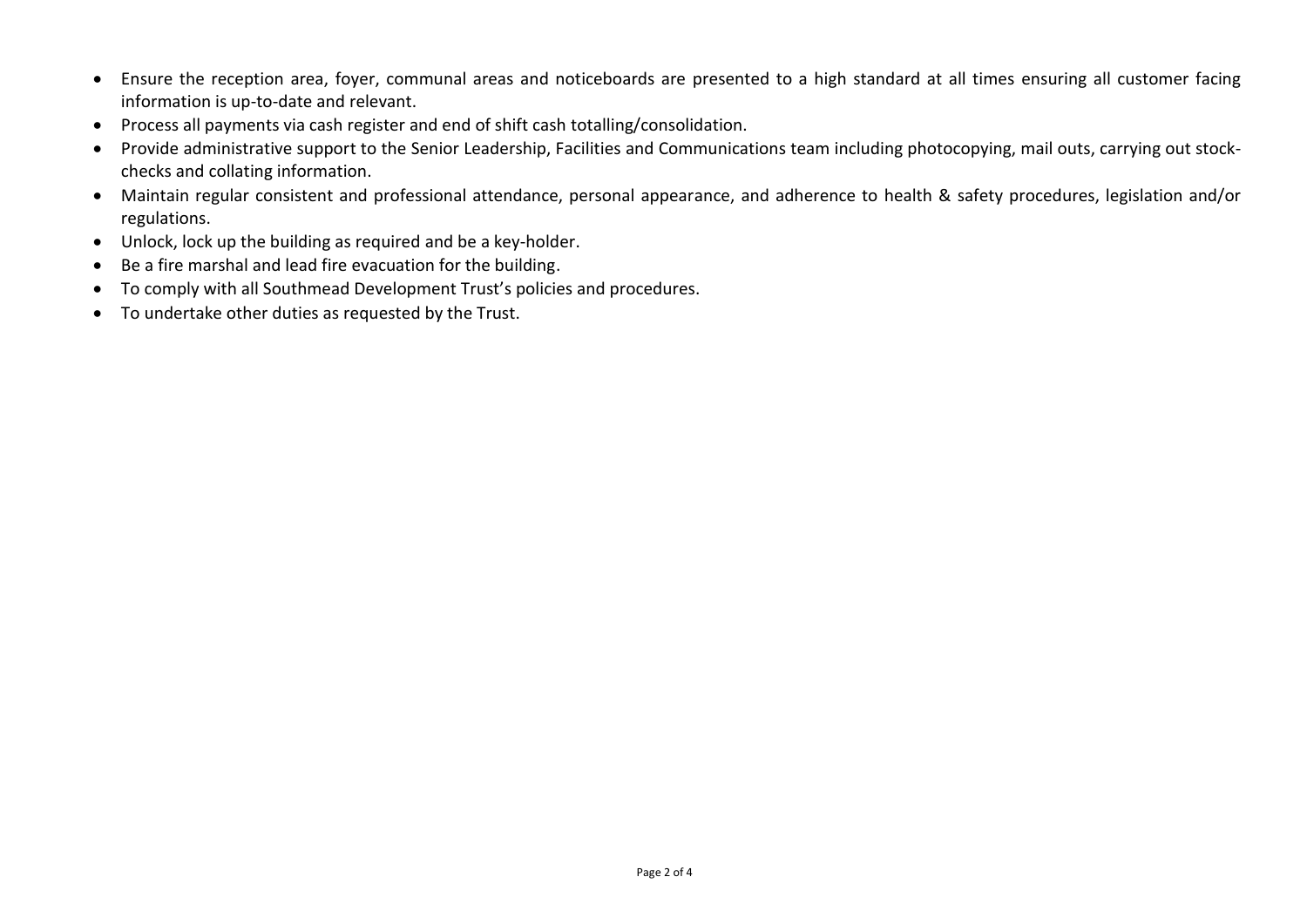| <b>Post Title: Customer Experience Assistant</b> |                                                                                                                                                                                                                                                                                                                                                                                                                                                                                       |                                                                                                                                                                                               |  |  |
|--------------------------------------------------|---------------------------------------------------------------------------------------------------------------------------------------------------------------------------------------------------------------------------------------------------------------------------------------------------------------------------------------------------------------------------------------------------------------------------------------------------------------------------------------|-----------------------------------------------------------------------------------------------------------------------------------------------------------------------------------------------|--|--|
|                                                  | <b>ESSENTIAL</b>                                                                                                                                                                                                                                                                                                                                                                                                                                                                      | <b>DESIRABLE</b>                                                                                                                                                                              |  |  |
| <b>Qualifications</b>                            |                                                                                                                                                                                                                                                                                                                                                                                                                                                                                       | A customer service qualification<br>$\bullet$<br>A business qualification<br>An administration qualification<br>First Aid qualification                                                       |  |  |
| Experience                                       | Working in a sales and customer service role<br>$\bullet$<br>Multi-tasking, for example, ensuring the phone is answered,<br>$\bullet$<br>responding to email enquiries and visitors<br>Confident and efficient use of Microsoft applications<br>$\bullet$<br>Assisting customers face-to-face, on the phone, by email and<br>$\bullet$<br>on social media platforms<br>Handling communication in a busy and varied organisation<br>$\bullet$<br>Providing office support<br>$\bullet$ | Experience of managing events<br>Experience of maintaining booking system<br>Experience of social media platforms<br>$\bullet$<br>Working for a charity<br>Working in a large public building |  |  |
| <b>Specific Skills/</b><br>Knowledge             | Strong written and verbal communication skills<br>$\bullet$<br>Awareness of Health & Safety<br>$\bullet$                                                                                                                                                                                                                                                                                                                                                                              | Knowledge of sporting, recreational and wellbeing activities<br>Knowledge of Southmead or a similar area and the issues facing<br>local residents                                             |  |  |
| <b>Attitude</b>                                  | Genuine interest, enjoyment and commitment in achieving<br>$\bullet$<br>customer satisfaction<br>Genuine passion, empathy and desire to improve the<br>wellbeing of residents and their access to information<br>Ability to stay calm and positive under pressure<br>$\bullet$                                                                                                                                                                                                        | Understanding of the principles of community development<br>Willingness to cover annual leave, staff shortages (weekday)                                                                      |  |  |